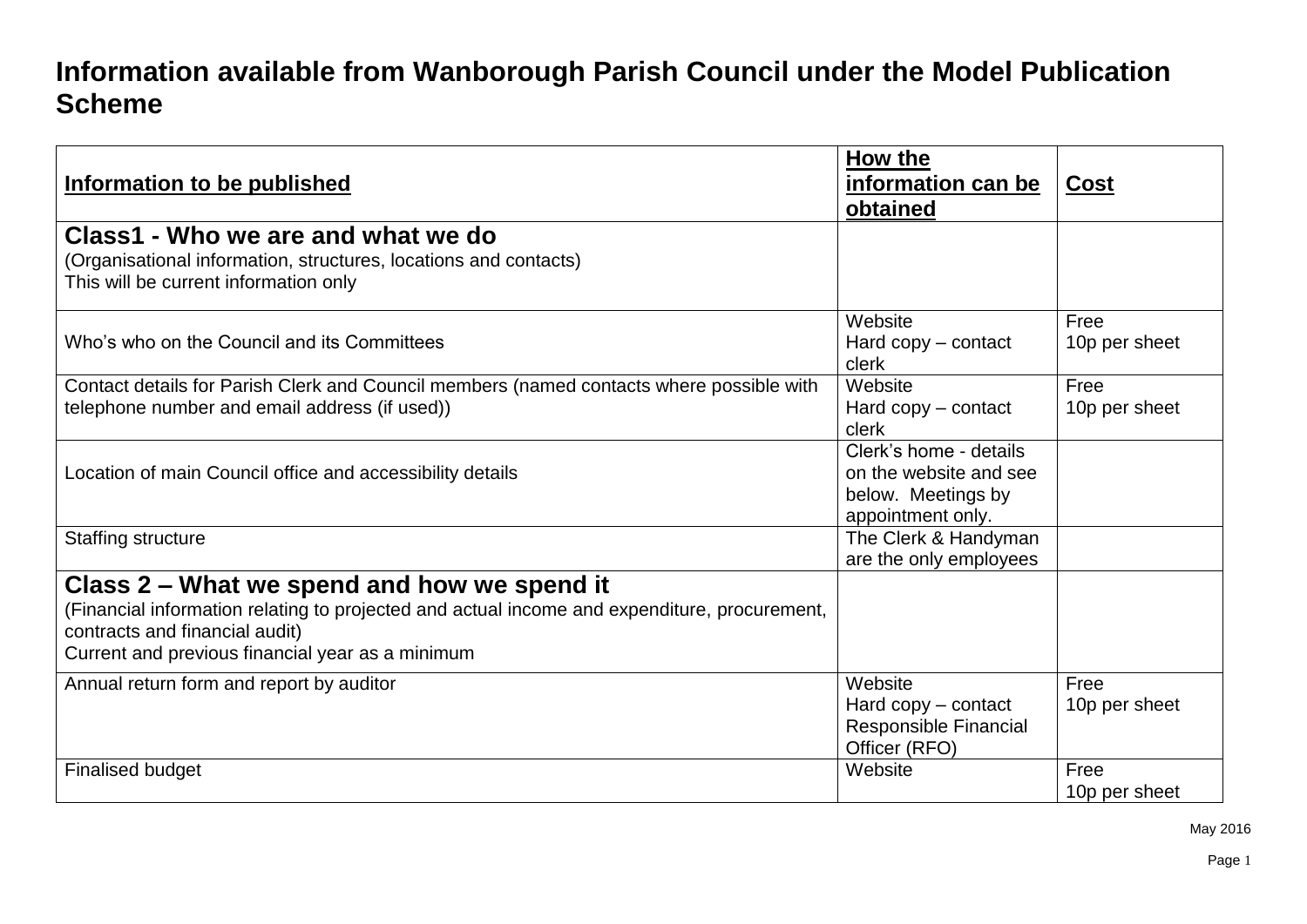| Information to be published                                                                                                                                                                 | How the<br>information can be<br>obtained                   | <b>Cost</b>           |
|---------------------------------------------------------------------------------------------------------------------------------------------------------------------------------------------|-------------------------------------------------------------|-----------------------|
|                                                                                                                                                                                             | Hard $copy$ – contact<br><b>RFO</b>                         |                       |
| Precept                                                                                                                                                                                     | Website<br>Hard $copy$ – contact<br><b>RFO</b>              | Free<br>10p per sheet |
| <b>Borrowing Approval letter</b>                                                                                                                                                            | n/a                                                         |                       |
| <b>Financial Standing Orders and Regulations</b>                                                                                                                                            | Website<br>Hard copy - contact<br><b>RFO</b>                | Free<br>10p per sheet |
| Grants given and received                                                                                                                                                                   | Contained within<br>minutes published on<br>the website     | Free                  |
| List of current contracts awarded and value of contract                                                                                                                                     | Contained within<br>minutes published on<br>the website     | Free                  |
| Members' allowances and expenses                                                                                                                                                            | Contained within the<br>minutes published on<br>the website | Free                  |
| Class 3 – What our priorities are and how we are doing<br>(Strategies and plans, performance indicators, audits, inspections and reviews)<br>Current and previous council year as a minimum |                                                             |                       |
| Neighbourhood Plan                                                                                                                                                                          | n/a                                                         |                       |
| <b>Annual Report to Parish Meeting</b>                                                                                                                                                      | Website<br>Hard copy - contact<br>clerk                     | Free<br>10p per sheet |
| <b>Quality status</b>                                                                                                                                                                       | n/a                                                         |                       |
| Local charters drawn up in accordance with DCLG guidelines                                                                                                                                  | n/a                                                         |                       |
| Class 4 - How we make decisions<br>(Decision making processes and records of decisions)                                                                                                     |                                                             |                       |
| Current and previous council year as a minimum                                                                                                                                              |                                                             |                       |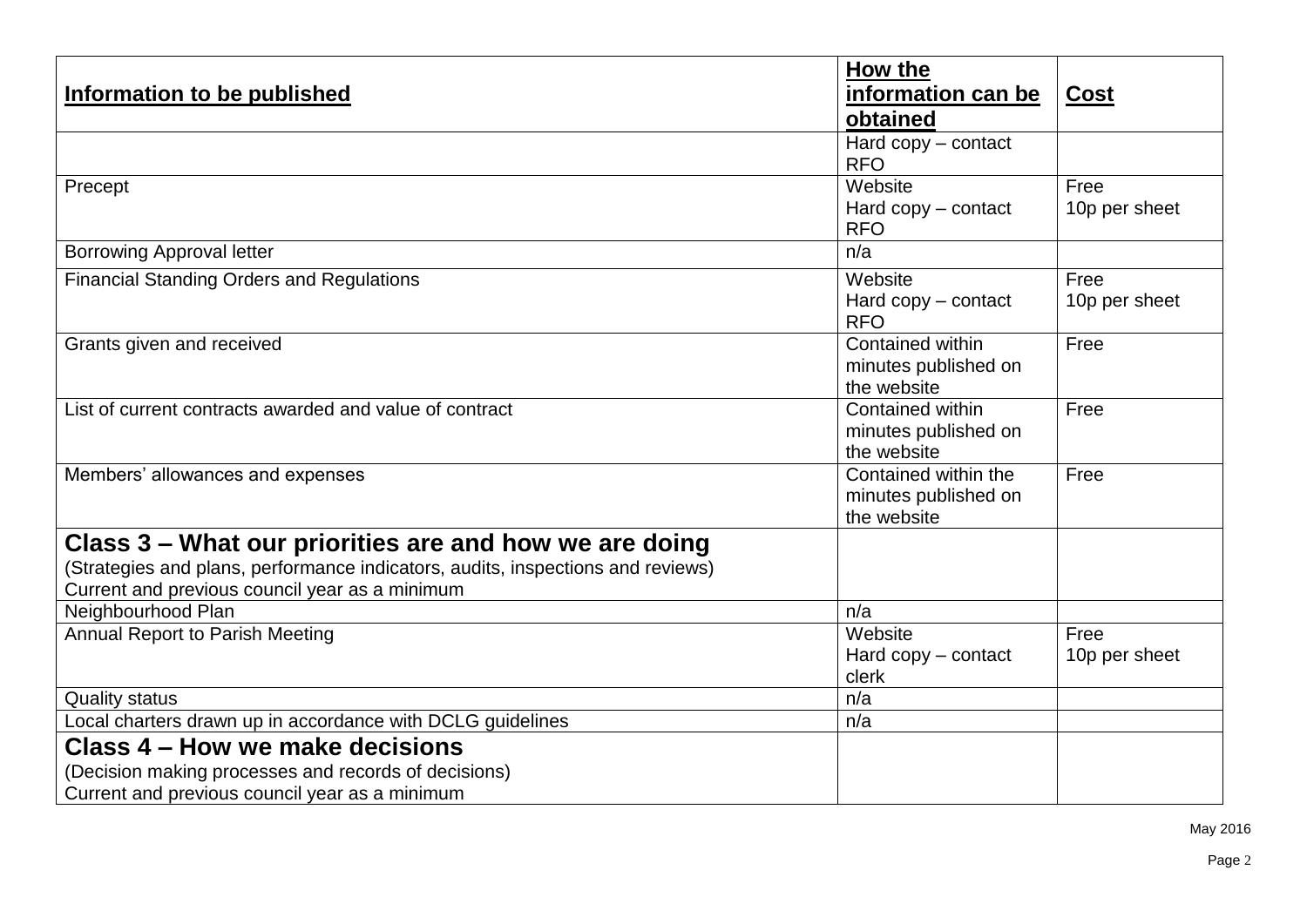| Information to be published                                                            | How the<br>information can be<br>obtained | <b>Cost</b>           |
|----------------------------------------------------------------------------------------|-------------------------------------------|-----------------------|
| Timetable of meetings (Council, committee meetings and parish meetings)                | Notice boards &                           |                       |
|                                                                                        | Website<br>Hard $copy$ – contact          | Free<br>10p per sheet |
|                                                                                        | clerk                                     |                       |
| Agendas of meetings (as above)                                                         | Notice boards &                           |                       |
|                                                                                        | Website                                   | Free                  |
|                                                                                        | Hard $copy$ – contact                     | 10p per sheet         |
|                                                                                        | clerk                                     |                       |
| Minutes of meetings                                                                    | Notice boards &                           |                       |
|                                                                                        | Website                                   | Free                  |
|                                                                                        | Hard copy - contact<br>clerk              | 10p per sheet         |
| Reports presented to council meetings (as above excluding information that is properly | Hard copy - contact                       | 10p per sheet         |
| regarded as private to the meeting).                                                   | clerk                                     |                       |
| Responses to consultation papers                                                       | Contained within                          | Free                  |
|                                                                                        | minutes published on                      |                       |
|                                                                                        | the website                               |                       |
| Responses to planning applications                                                     | Contained within                          | Free                  |
|                                                                                        | minutes published on                      |                       |
|                                                                                        | the website                               |                       |
| <b>Bye-laws</b>                                                                        | The Council has not                       |                       |
|                                                                                        | made any to date                          |                       |
| Class 5 – Our policies and procedures                                                  |                                           |                       |
| (Current written protocols, policies and procedures for delivering our services and    |                                           |                       |
| responsibilities)                                                                      |                                           |                       |
| <b>Current information only</b>                                                        |                                           |                       |
| Policies and procedures for the conduct of council business:                           |                                           |                       |
| Procedural standing orders                                                             |                                           |                       |
| Committee and sub-committee terms of reference                                         | Website                                   | Free                  |
| Delegated authority in respect of officers                                             | Hard copy - contact                       | 10p per sheet         |
| Code of Conduct                                                                        | clerk                                     |                       |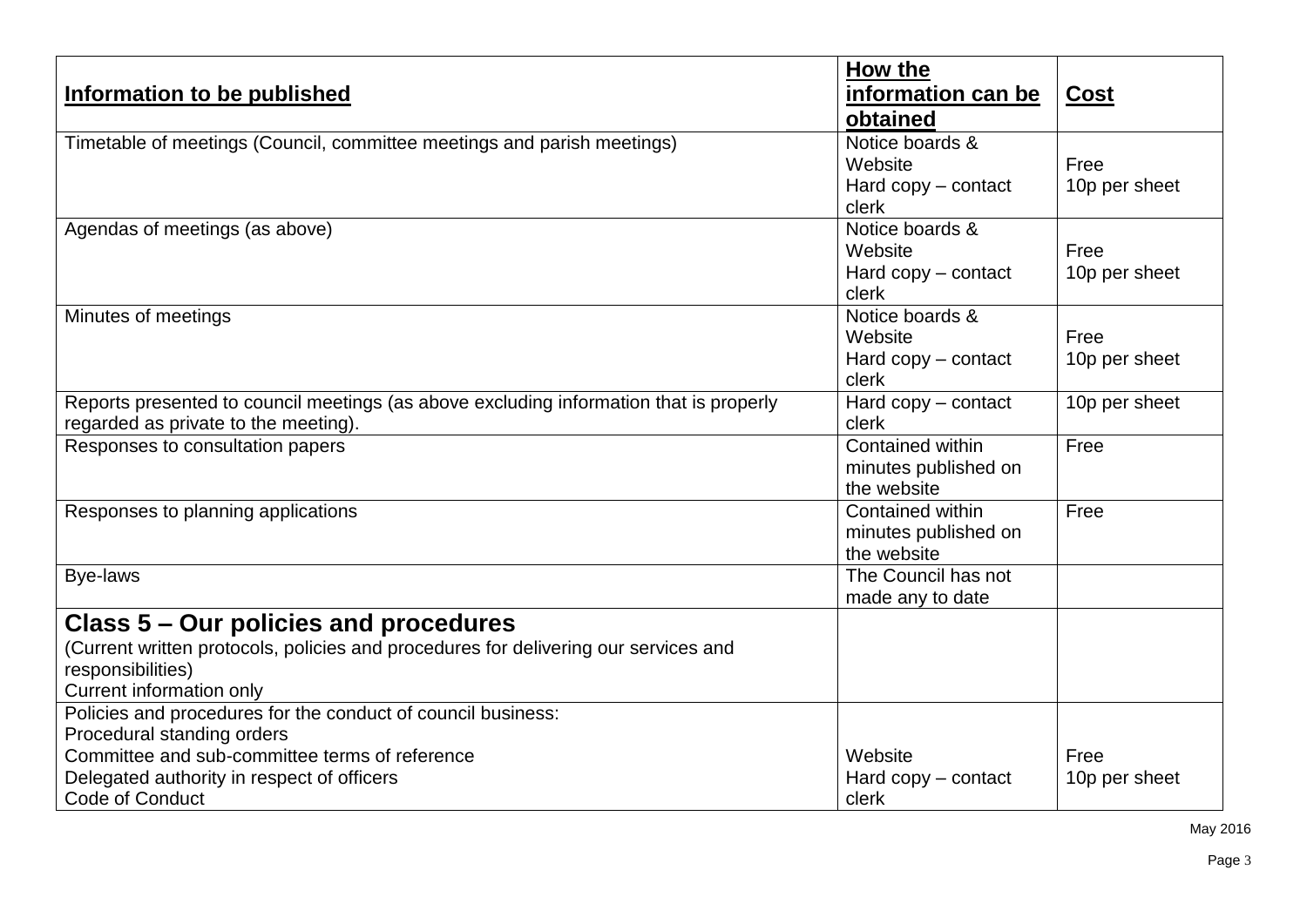| Information to be published                                                                                                                                                                                                                                                                                                                                                                                                                                 | How the<br>information can be<br>obtained                                                             | <b>Cost</b>           |
|-------------------------------------------------------------------------------------------------------------------------------------------------------------------------------------------------------------------------------------------------------------------------------------------------------------------------------------------------------------------------------------------------------------------------------------------------------------|-------------------------------------------------------------------------------------------------------|-----------------------|
| Policy statements                                                                                                                                                                                                                                                                                                                                                                                                                                           |                                                                                                       |                       |
| Policies and procedures for the provision of services and about the employment of staff:<br>Internal policies relating to the delivery of services<br>Equality and diversity policy<br>Health and safety policy<br>Recruitment policies (including current vacancies)<br>Policies and procedures for handling requests for information<br>Complaints procedures (including those covering requests for information and operating the<br>publication scheme) | Website<br>Pending approval<br>Website<br>Website<br>Website<br>Hard $copy$ – contact<br><b>Clerk</b> | Free<br>10p per sheet |
| Information security policy                                                                                                                                                                                                                                                                                                                                                                                                                                 | n/a                                                                                                   |                       |
| Records management policies (records retention, destruction and archive)                                                                                                                                                                                                                                                                                                                                                                                    | Website<br>Hard $copy$ – contact<br>clerk                                                             | Free<br>10p per sheet |
| Data protection policies                                                                                                                                                                                                                                                                                                                                                                                                                                    | Website<br>Hard $copy$ – contact<br>clerk                                                             | Free<br>10p per sheet |
| Schedule of charges (for the publication of information)                                                                                                                                                                                                                                                                                                                                                                                                    | Hard $copy$ – contact<br>clerk                                                                        | 10p per sheet         |
| <b>Class 6 – Lists and Registers</b><br>Currently maintained lists and registers only                                                                                                                                                                                                                                                                                                                                                                       | (hard copy or website;<br>some information may<br>only be available by<br>inspection)                 |                       |
| Any publicly available register or list (if any are held this should be publicised; in most circumstances<br>existing access provisions will suffice)                                                                                                                                                                                                                                                                                                       | Available for inspection                                                                              |                       |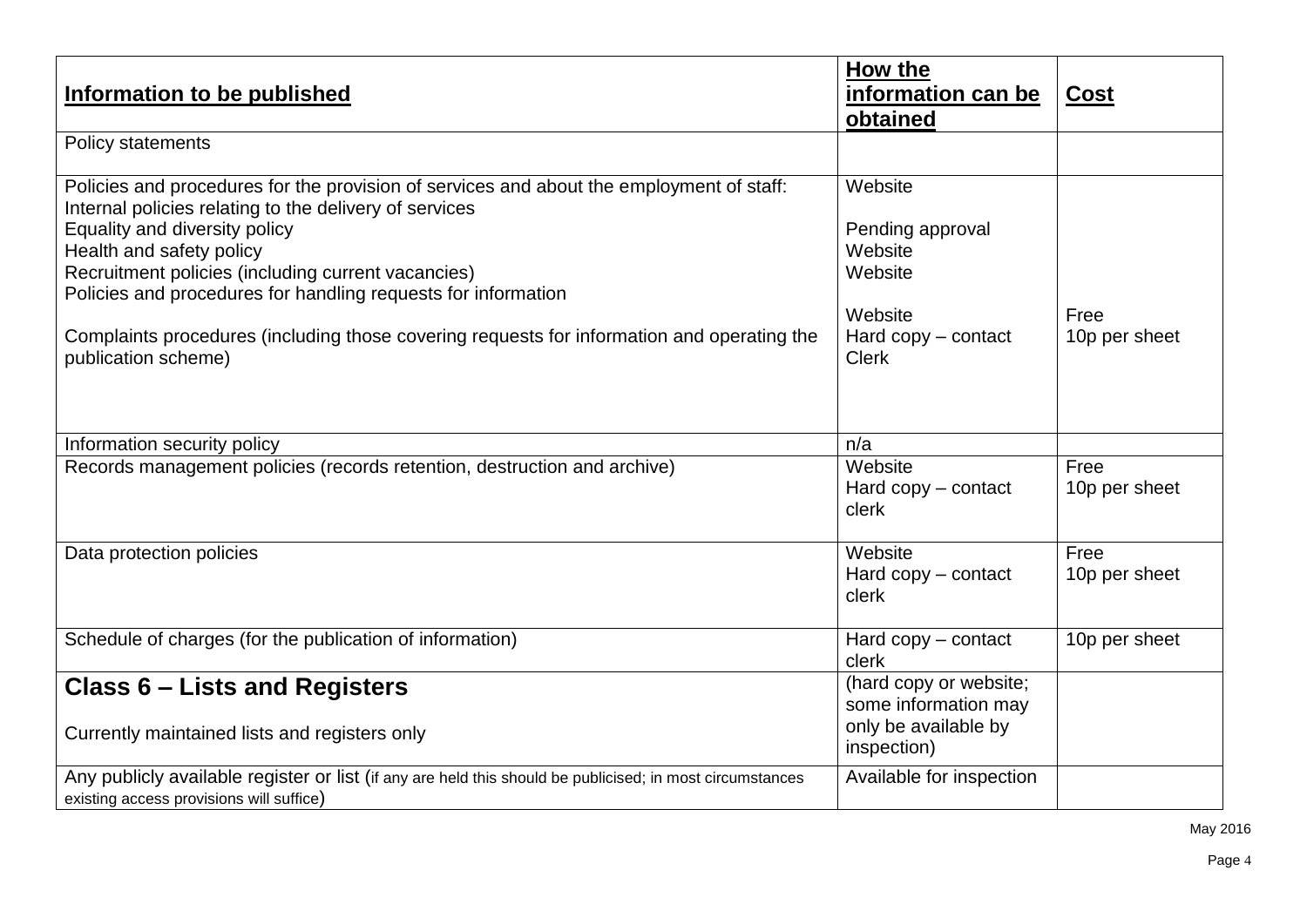| Information to be published                                                                                                                                                       | How the<br>information can be<br>obtained                                           | <b>Cost</b>           |
|-----------------------------------------------------------------------------------------------------------------------------------------------------------------------------------|-------------------------------------------------------------------------------------|-----------------------|
| <b>Assets Register</b>                                                                                                                                                            | Hard $copy$ – contact<br>clerk                                                      | 10p per sheet         |
| Disclosure log (indicating the information that has been provided in response to requests; recommended as<br>good practice, but may not be held by parish councils)               | n/a                                                                                 |                       |
| Register of members' interests                                                                                                                                                    | website                                                                             |                       |
| Register of gifts and hospitality                                                                                                                                                 | n/a                                                                                 |                       |
| Class 7 – The services we offer<br>(Information about the services we offer, including leaflets, guidance and newsletters<br>produced for the public)<br>Current information only | hard copy or website;<br>some information may<br>only be available by<br>inspection |                       |
| Allotments                                                                                                                                                                        | Website<br>Hard $copy$ – contact<br>clerk                                           | Free<br>10p per sheet |
| Burial grounds and closed churchyards                                                                                                                                             | n/a                                                                                 |                       |
| Community centres and village halls                                                                                                                                               | Website                                                                             | Free                  |
| Parks, playing fields and recreational facilities                                                                                                                                 | Website                                                                             | Free                  |
| Seating, litter bins, clocks, memorials and lighting                                                                                                                              | Website<br>Hard $copy$ – contact<br>clerk                                           | Free<br>10p per sheet |
| <b>Bus shelters</b>                                                                                                                                                               | Hard copy - contact<br>clerk                                                        | 10p per sheet         |
| <b>Markets</b>                                                                                                                                                                    | n/a                                                                                 |                       |
| <b>Public conveniences</b>                                                                                                                                                        | n/a                                                                                 |                       |
| Agency agreements                                                                                                                                                                 | n/a                                                                                 |                       |
| A summary of services for which the council is entitled to recover a fee, together with those<br>fees (e.g. burial fees)                                                          | n/a                                                                                 |                       |
| <b>Additional Information</b>                                                                                                                                                     |                                                                                     |                       |
| To view hard copies please contact the clerk to arrange an appointment stating in advance<br>what documents you wish to inspect.                                                  |                                                                                     |                       |